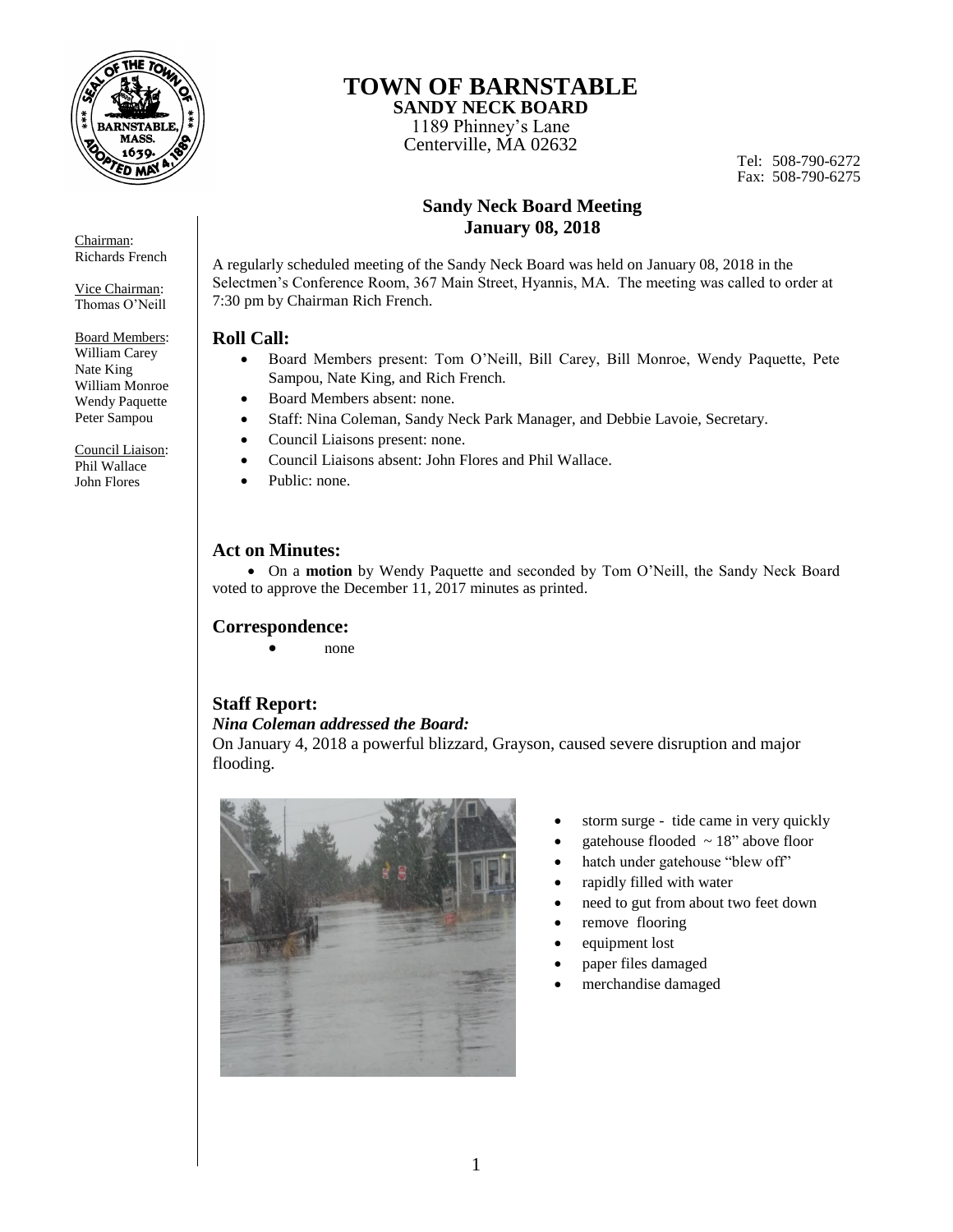

- this is the view from the lookout
- tide water came in very fast
- deep salt water area
- this is when it was starting to freeze
- all the low areas are flooded and currently frozen



- dune in front of lower parking lot
- lost some dune
- "guesstimate" about 20- 25 % of sand lost
- still "ok" for now



### dune in front of upper parking lot

"guesstimate" - about  $30 - 40\%$  of sand lost

#### **Information reported:**

- cottages were affected by storm especially the low lying areas
- some cottagers reported water higher than the blizzard of 1978 (11 inches higher)
- no information yet on the Halfway House
- access is challenging to the Cottage Colony may have to hike in to secure property

#### **Additional information & gatehouse information & comments:**

- this is the time when we hire and prep for new season
- outside insurance will be explored
- looking at estimates and deciding on proper direction to go from here
- working with the town's finance department
- trucks ok but garage had 18 inches of water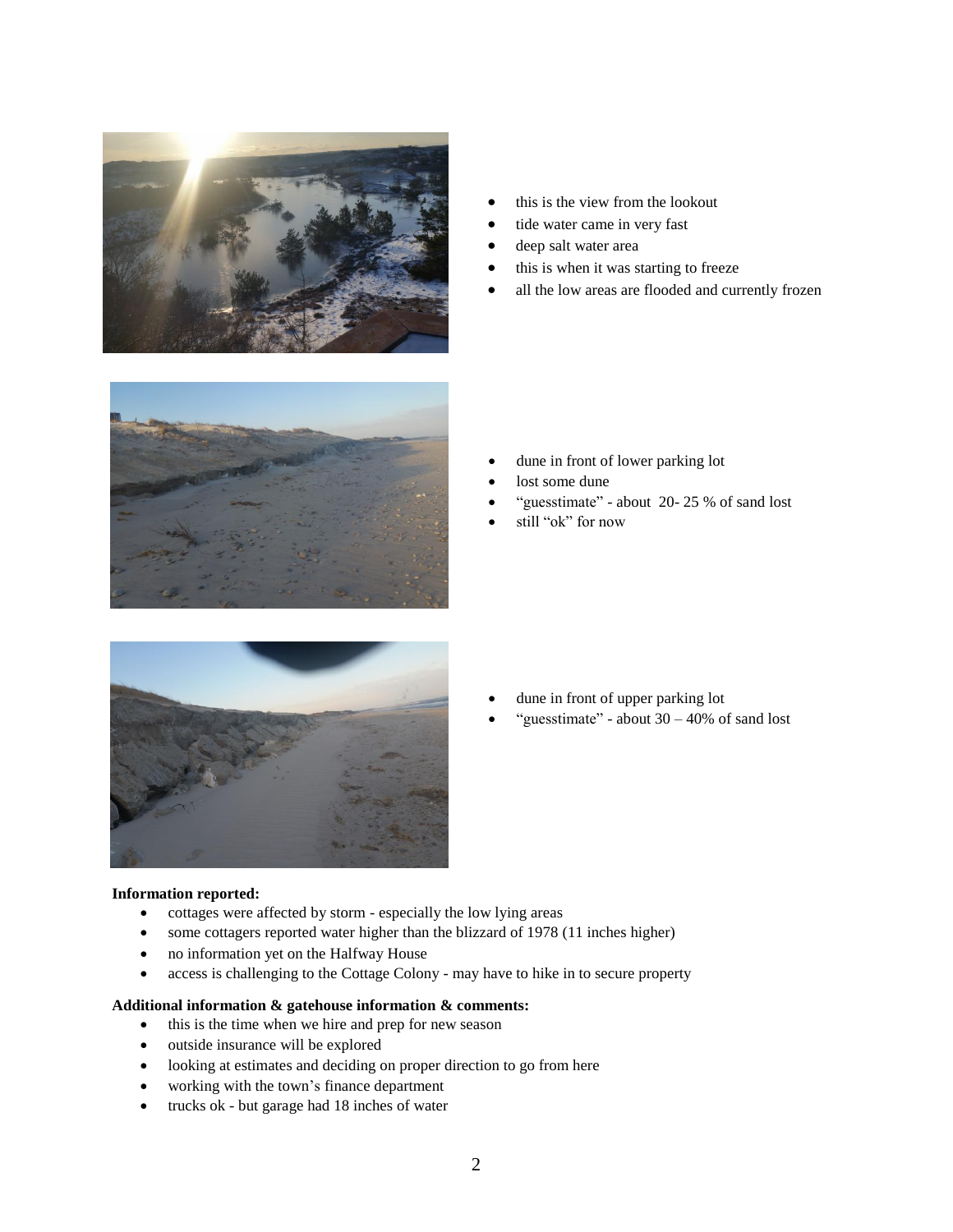- air station fine was drained prior to storm
- gatehouse pipes were drained and electricity shut off
- some laptops and monitors may have been destroyed too early to tell
- concern about septic system in upper  $\text{lot} \text{do}$  we need more sand?
- the implementation of the Coastal Resiliency Plan would address many of these concerns
- at this time, the ORV beach is closed. Check the website for updates.

#### **Old Business: (This was listed [in error] on the agenda as New Business):** *Update - Long-term Coastal Resiliency Alternatives Report Pete Sampou addressed the Board.*

- There are four new Town Councilors Matthew Levesque, Britt Beedenbender, Paula Schnepp, and Paul Neary.
- He will personally contact each one and explain/review all the information regarding the Coastal Resiliency report.
- He will report on progress at the next meeting.

### **New Business:**

**Regulation Changes (second draft). The following are the proposed Regulation Changes. Changes are in RED. This discussion started last month. It will continue tonight and a vote will be taken.** 

# *DRAFT 12/12/17*

## *Welcome to Sandy Neck:*

**§ 601-1. Introduction**. Sandy Neck Beach Park (Sandy Neck), a coastal barrier beach, is approximately six miles long, varying in width from 200 yards to one half mile. The majority of this unique conservation and recreation area is owned by the Town of Barnstable and is under the supervision and jurisdiction of the Town Manager, with the advice of Sandy Neck Board. The Sandy Neck Park Manager (Park Manager) handles daily operations. Help us to preserve and protect the heritage and integrity of this resource by reading this brochure and abiding by the rules and regulations outlined herein.

### **§ 601-2. Beach closures for protection of rare and endangered species:** Shorebirds,

including Piping Plovers and Least Terns, nest on Sandy Neck. To protect nesting activity, shorebird nesting areas are fenced to exclude pedestrians and speed limits are reduced to 5 mph where posted. The Piping Plover, a threatened species under the Endangered Species Act, is given special protection once eggs begin to hatch. Pursuant to federal, state and local law, vehicle traffic is limited to protect developing chicks not yet able to fly.

## *§601-3. General Regulations:*

- A. Acts of a lewd or lascivious nature (including public nudity) are prohibited.
- B. All rubbish and garbage must be kept in suitable containers and removed from the beach. Burial or burning or dumping of rubbish, garbage or refuse is prohibited.
- C. Glass beverage containers are prohibited.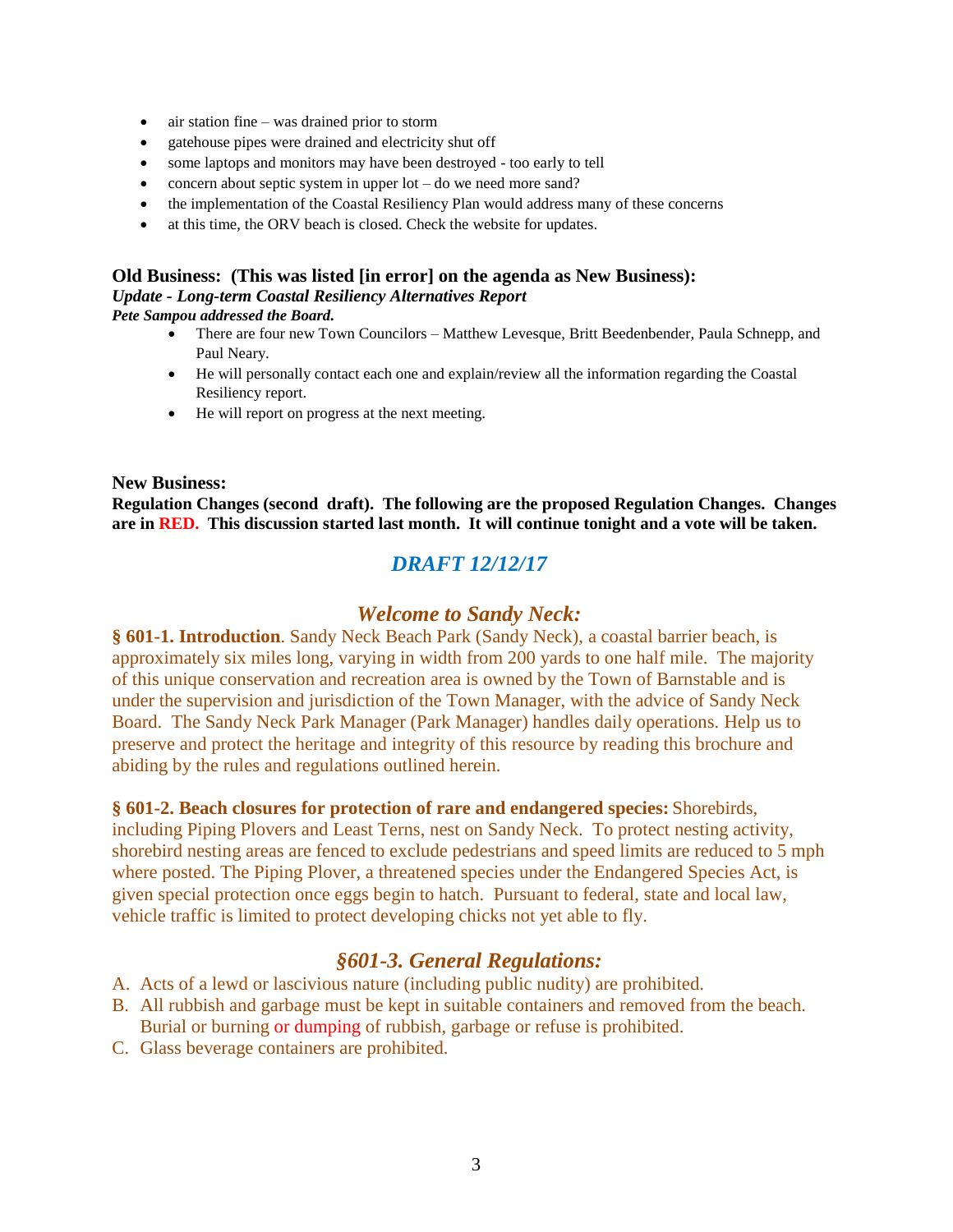- D. No person shall feed, harass, molest or disturb wildlife on Sandy Neck. No person shall injure or remove any trees, shrubs, plants or other vegetation from Sandy Neck. *Exception: edible fruits and legally hunted game*.
- E. No person shall dig, remove, damage or disturb any artifact on Sandy Neck. The discovery of any artifact(s) should be reported to the Natural Resource Officer on duty.
- F. Removal or disturbance of buoys, storm debris, marine salvage, municipal or private property is prohibited.
- G. No person shall traffic (or allow any pet to traffic) in any posted area. All persons shall stay on marked trails and keep off all vegetation, dune faces, steeply sloped dunes, foredunes, and primary dunes. People who are hunting, berry collecting, involved in professionally lead educational hikes and/or scientific studies are permitted off the marked trail. All activities require prior approval by the Sandy Neck Gatehouse.
- H. All dogs must be leashed from March 1 to September 15 October 31. At all other times, dogs must be kept leashed or under direct voice control of the owner or keeper. The owner or keeper of any dog shall clean up and properly dispose of all fecal material deposited by the animal. Dogs involved in dog-bite incidents must be removed immediately from the beach until further notice by the Park Manager.
- I. ORV Beach Curfew*: In Season:* (April 1 to October 31): No vehicles may enter the beach between 9:00 PM and 8:00 AM. Vehicles must exit prior to 11:00 PM. *Off Season:*  (November 1 to March 31): No vehicles may enter the beach between 4:00 PM and 8:00 AM. All vehicles must exit prior to 4:00 PM. Self-contained vehicles, fishermen, cottage owners and their guests may enter the beach past curfew if tidal conditions allow*. Curfew may be moved forward as tidal conditions warrant.*
- J. All organized gatherings at Sandy Neck involving twenty or more individuals must obtain a Special Permit from the Park Manager. A Special Permit is also required in order to conduct scientific research on Sandy Neck. Fees may apply. Please call the Sandy Neck Gatehouse for further information (508-362-8300).
- K. Campfires:
	- (1) A Sandy Neck campfire permit is required.
	- (2) This campfire permit is included with an ORV permit.
	- (3) All other patrons wishing to have a campfire may purchase a permit at the Sandy Neck Gatehouse after 5:00 PM on the day they wish to have the campfire. Permits may be limited.
	- (4) Weather permitting, open campfires on the front beach are allowed *In Season* (April 1 to October 31) after sunset or 7:00PM only, whichever is earlier. Campfires are prohibited at all other times of the year.
	- (5) A campfire permit holder (which includes all ORV permit holders) is responsible for adhering to the Sandy Neck Beach Park Regulations.
	- (6) Campfires located on the ORV Beach must be at least 10-feet from the Cape Cod Bay side of established ORV corridor and must not impinge on vehicular travel.
	- (7) All fires shall be doused with water before being buried.
	- (8) The burning of wood pallets or garbage is prohibited at Sandy Neck.
	- (9) The Park Manager or Natural Resource Officers have final discretion on all fires.
- L. All people sleeping overnight at Sandy Neck shall remain inside self-contained vehicles. No tenting lean-tos, camping trailers, or temporary shelters are allowed. Registered owners will be responsible for anyone sleeping outside of said vehicles, *i.e.*, in sleeping bags, tents,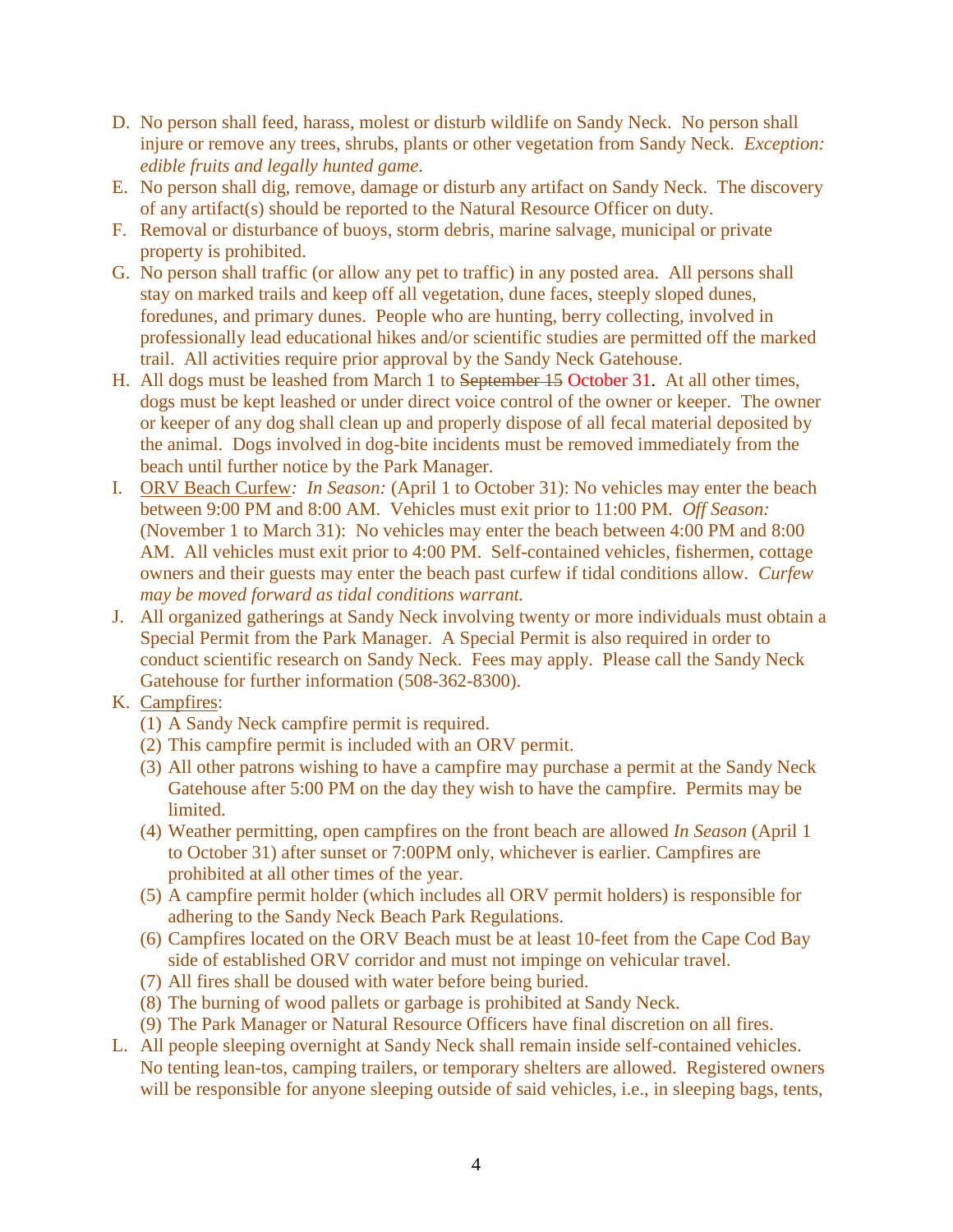chase vehicles, or any other manner. Tenting in designated areas is allowed at the discretion of the Park Manager (permit required).

- M. The discharge of gray water or waste water from holding tanks, portable toilets, sinks, or any other source is prohibited.
- N. If high tide forces passage within 15' of the toe of the dune or any vegetation, the beach shall be considered closed, with no traffic being allowed to travel either off or on, until the Park Manager or the Natural Resource Officer on duty has determined the tide has receded to an appropriate level.
- O. When vehicle limits reach capacity, there will be no waiting lines (no "one off –one on policy"). Access will be on a first come, first serve basis. Cottage owners and their guests, and chase vehicles returning from emergency work, will be allowed access over the beach if tidal conditions permit.
- P. The Park Manager reserves the right to close or limit use of Barnstable's land at Sandy Neck to all oversand vehicles (ORVs), horses, dogs and/or pedestrian and recreational traffic when public safety, wildlife habitat, tidal or extreme weather conditions warrant. This includes access for fishing, shellfishing, and hunting.
- Q. No refunds will be granted for any reason including foul weather, evacuations, personal emergencies, or limitations on access.
- R. All terrain vehicles, dirt bikes and snowmobiles are prohibited at Sandy Neck.
- S. Motorized personal watercraft (jet skis) are prohibited on Sandy Neck in all areas except Beach Point and the Great Marsh. Transporting a personal watercraft via the ORV corridor is prohibited.
- T. Permit holders are responsible for the safe operation of their vehicle and compliance with all Sandy Neck Regulations by all operators and passengers of their vehicle. The penalty for violations by permit holders as well as non-owners and/or guests may include suspension and/or revocation of the ORV permit.
- U. Vehicle operation on those areas of Sandy Neck owned by the Town of Barnstable, by election to exercise the privilege of driving on this Town property, which is not a public way, are subject to being stopped by Natural Resource Officers or the Park Manager (or any other employee designated by the Town Manager to enforce the regulations at Sandy Neck) in order to ascertain the identification of the occupants, and to determine if there are violations of the Sandy Neck Beach Park Regulations and/or the Barnstable General Ordinances.
- V. The use of generators is prohibited between the hours of 10:00 PM and 8:00 AM.
- W. The use of fireworks (including sky lanterns) is prohibited.

## *§601-4. Required Equipment and Minimum Standards:*

- A. All off road vehicles (ORVs) must carry the following equipment:
	- (1) Spare tire—spare shall be the same tire and wheel size as the other four tires mounted on the vehicle (trailer included). *Exception: intermediate size spare tires may be acceptable at the discretion of Sandy Neck Staff and two wheel drive motor homes and "dune buggies" must carry one spare tire of sufficient height and aspect ratio to allow the vehicle to drive off the beach under its own power should any of the tires mounted on the vehicle fail*.
	- (2) Tow device—minimum length 15 feet (a) rope - 3/4" diameter, or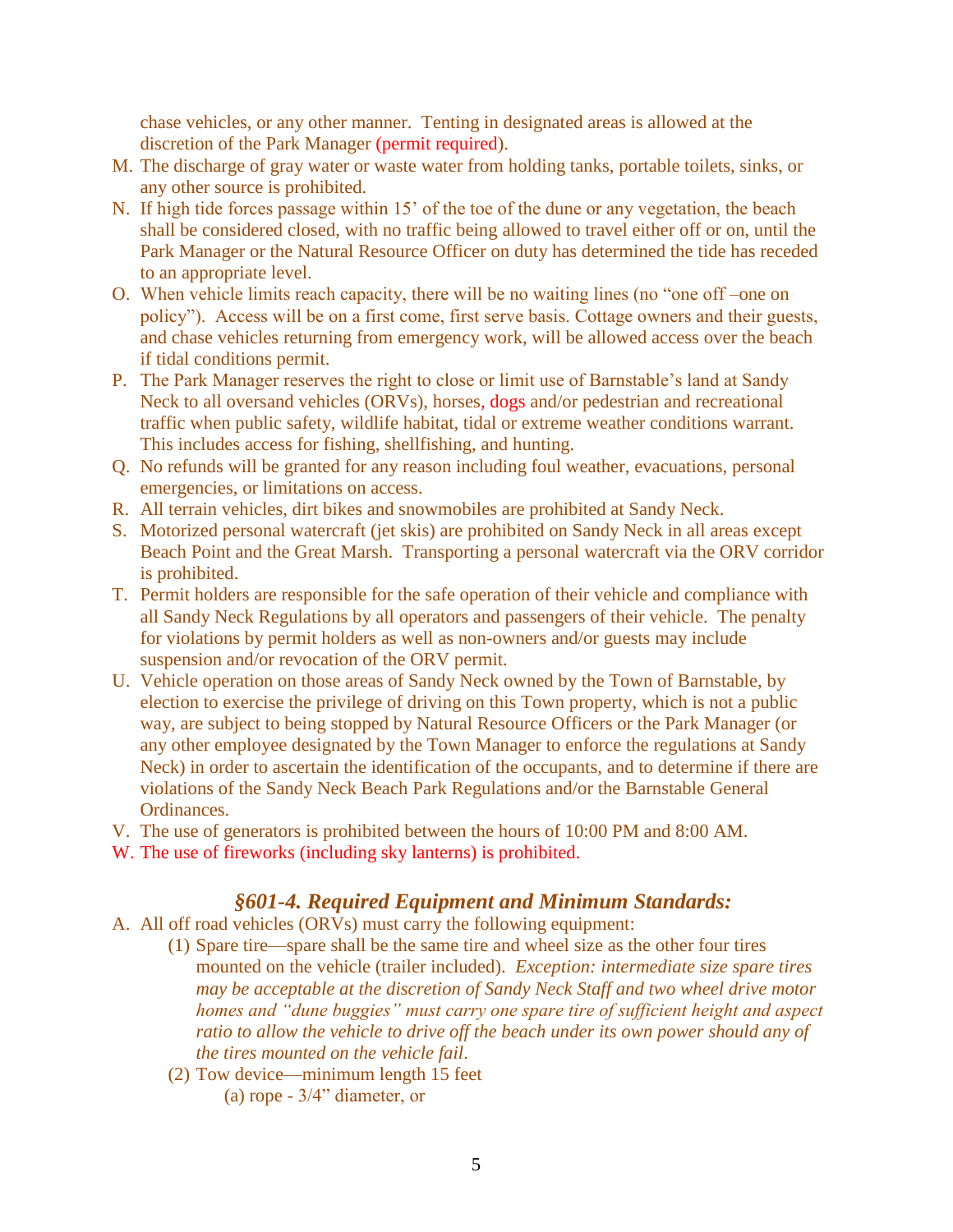- (b) strap 6,800 lb. capacity, 1 1/2" wide, or
- (c) chain  $-5/16$ " link, or
- (d) cable 3/8" diameter, or
- (e) suitable vehicle mounted winch.
- (3) Jack—standard type jack or hydraulic jack.
- (4) Support board—minimum size  $18"$  x  $18"$ ,  $3/4"$  plywood or  $1/4"$  thick steel.
- (5) Shovel—heavy duty, equal to military folding type or better.
- (6) Tire gauge—low pressure type, must register 10 psi or lower.
- (7) Sandy Neck Beach Park Regulations and tide current chart (both provided).
- (8) Self-contained vehicles must carry a measuring device that determines a 30 foot distance and an operational carbon monoxide detector.
- B. It is recommended that all ORVs are equipped with a bucket, fire extinguisher and a first aid kit.
- C. Minimum acceptable tire rim size for all ORVs is 13 inches.
- D. Trailers:
	- (1) All trailers must be inspected and receive a trailer permit at the gatehouse prior to beach access.
	- (2) All trailer tires must meet the minimum rim size of 12 inches.
	- (3) Matching spare tire is required.
- E. Self-Contained Vehicles:
	- (1) Self-contained camping vehicles are allowed to stay overnight when equipped with a permanently installed sanitary unit with holding tanks for sewage and "gray water", and adequate built-in bed space for each member of the camping party. Detachable gray or black water overflow tanks are prohibited.
	- (2) Maximum stay for self-contained vehicles is 96 hours. All self-contained vehicles shall exit the beach for a minimum of 24 hours before being readmitted. Selfcontained vehicles must be attended overnight by a qualified driver. The Park Manager or Natural Resource Officers may reduce the maximum stay of a selfcontained vehicle.
	- (3) Properly equipped two-wheel drive permanently self-contained vehicles are allowed, subsequent to a beach driving test that is supervised by the Park Manager or a Natural Resource Officer. Tests are available Monday through Thursday only by appointment. Vehicles with ORV permits from the prior calendar year do not need to repeat the trial run unless ownership of said vehicle has changed.
	- (4) Only one designated chase vehicle is permitted per self-contained vehicle.
	- (5) *In Season* (April 1 to October 31), all self contained vehicles, and associated chase vehicles, must purchase an Overnight Camping Permit in order to stay on the beach past curfew. The permit must be placed in an area that is clearly visible to Sandy Neck staff from the ORV corridor.
- F. Motor Vehicle Operation:
	- (1) Speed limit:
		- (a) No person shall operate a motor vehicle on Sandy Neck at a rate of speed greater than is reasonable and proper, or in excess of posted speed limits.
		- (b) *In Season* (April 1 to October 31), unless otherwise posted, speed limit shall be 15 mph. Speed shall not exceed 25 mph at all other times.
		- (c) Maximum speed near shorebird nesting areas is 5 mph.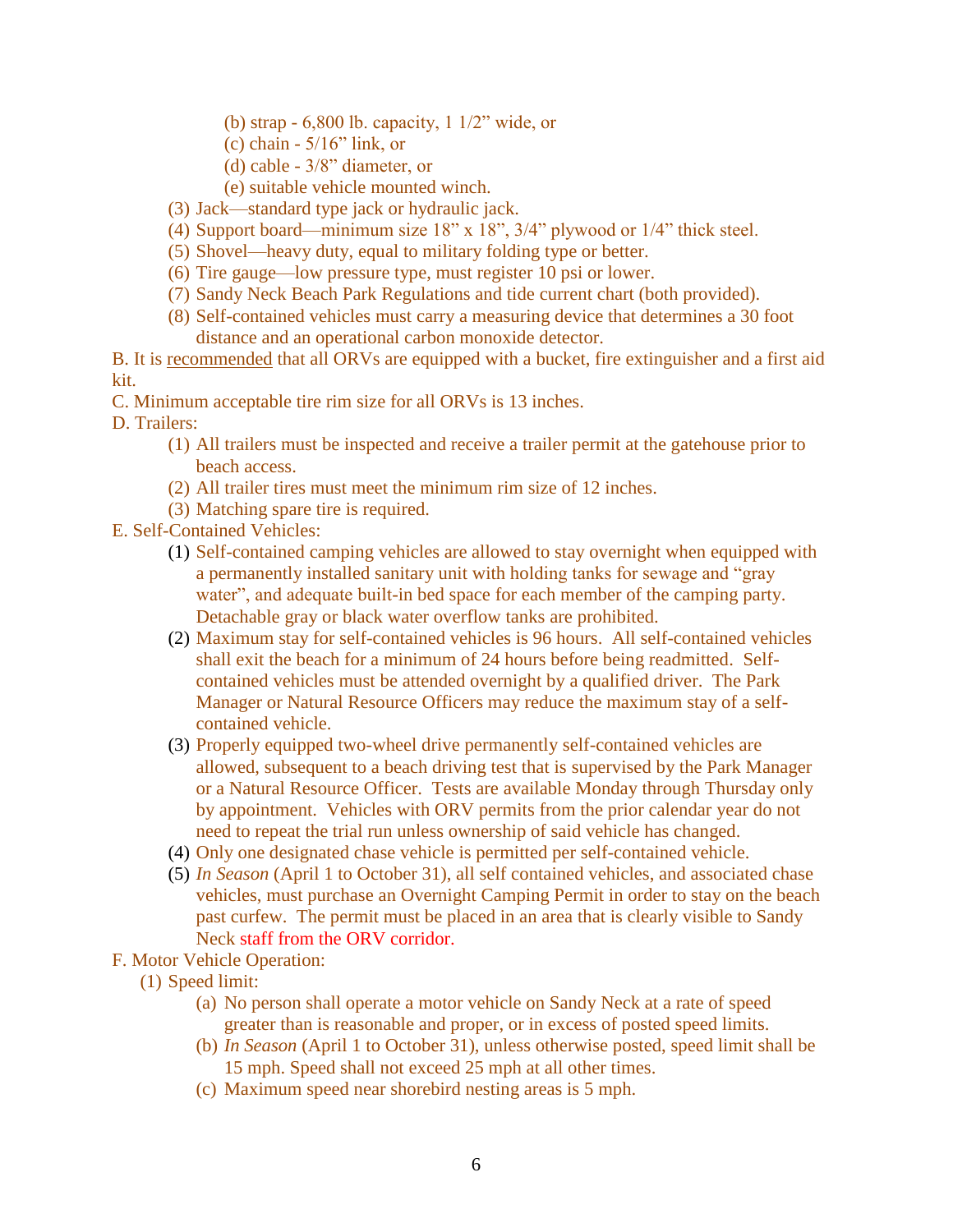- (2) Permits:
	- (a) The only vehicles eligible for an ORV permit are Park Manager approved allwheel or four-wheel drive vehicles as well as two-wheel drive motor homes and suitably equipped 'dune buggies'.
	- (b) All motor vehicles operating "oversand" on Sandy Neck must have a valid Sandy Neck ORV permit affixed to the lower left hand corner of the vehicle's windshield (or as directed by the gatehouse staff).
	- (c) The ORV permit does not afford access to parking in the public beach parking lot during business hours.
	- (d) Those with suspended permits must remove the associated sticker from the vehicle at the time of notification.
- (3) No person shall operate a motor vehicle on the following areas:
	- (a) the designated public bathing beach, or
	- (b) the toe of the dune: defined as the foredune and/or vegetation area, or
	- (c) below the berm: defined as the foreshores and tidal flats, or
	- (d) outside of the established ORV corridor, or
	- (e) posted shorebird nesting areas or other "closed" areas, or
	- (f) within the inner dune routes and cross trails without a valid trail pass.
- (4) Beach parking:
	- (a) All vehicles shall be parked parallel to the frontal dune, at least 30 feet from the dune fence line, unless otherwise directed by the Sandy Neck Staff.
	- (b) For ORV corridor safety, all portions of the vehicle and beach accessories must be at least 30 feet from the dune fencing line unless otherwise directed by the Sandy Neck Staff. This includes (but is not limited too): slide-outs, awnings, grills, etc.
	- (c) Further parking location restrictions on self-contained vehicles over 33 feet in length may be enacted by the Park Manager.
	- (d) No parking within posted shorebird nesting areas.
	- (e) In the off season when dune fencing is absent, vehicles must be parked at least 15 feet from the toe of the dune. In addition, parking on dune vegetation is prohibited.
	- (f) The Park Manager or Natural Resource Officers have final discretion on all beach parking.
- (5) Self-contained vehicles shall always have the right of way due to size and weight of the vehicle. Otherwise, vehicles with the Cape Cod Bay on the driver's right have the right of way.
- (6) No person shall obstruct the established ORV corridor or park so as to impede vehicle travel within said corridor unless directed by Sandy Neck Staff.
- (7) No person shall operate a passenger vehicle (or tow a trailer) with tire pressure in excess of 18 psi. *(Self-contained campers shall maintain tire pressure appropriate for the vehicle.)*
- (8) No person shall operate a vehicle:
	- (a) without a valid driver's license, or
	- (b) so as to endanger the public, or
	- (c) engage in dunehopping, doing "zigzags", "donuts", "cutting tracks" or in any other reckless or unacceptable fashion.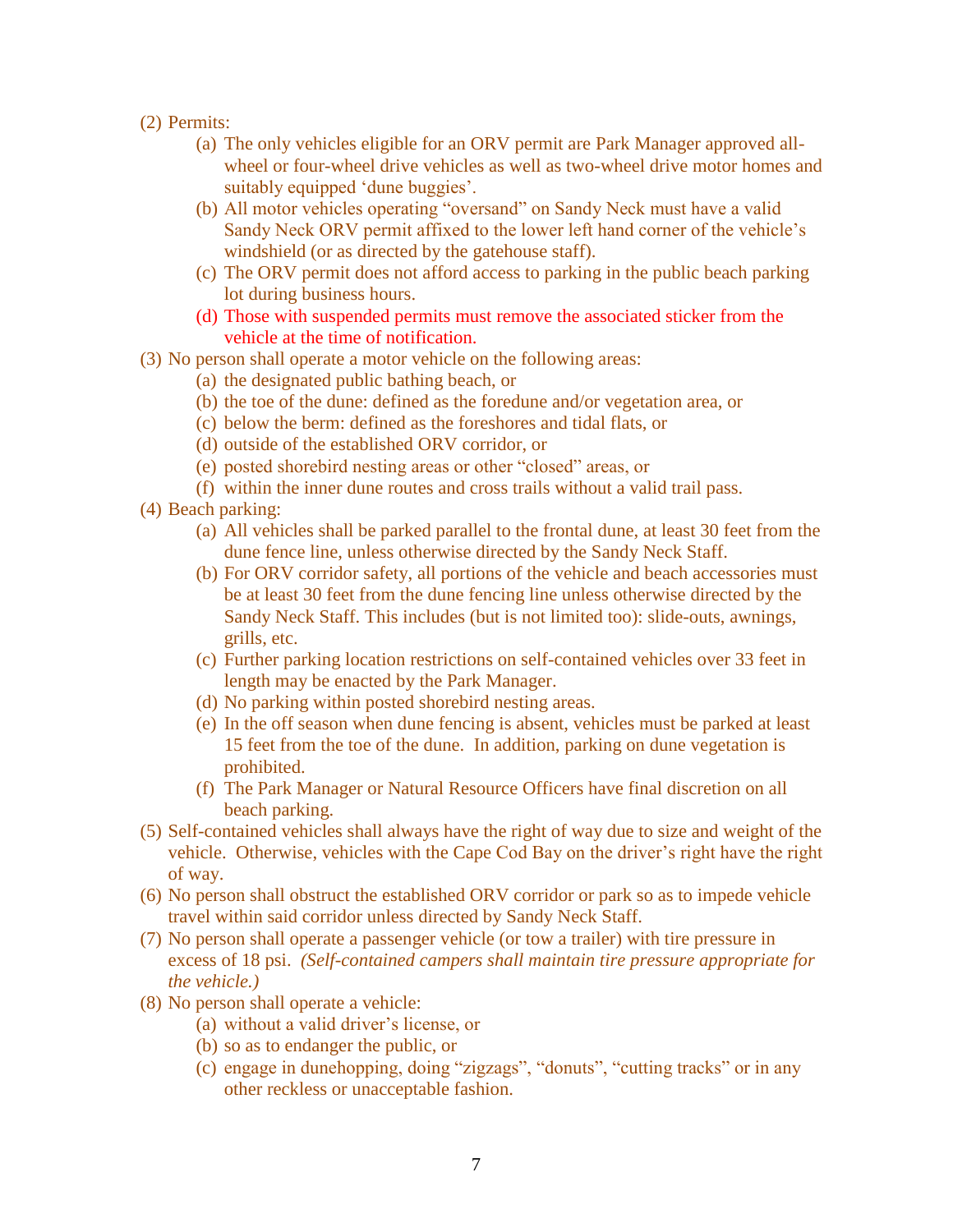- (9) Riding on tailgate, roof, bumper or any exterior portion of a vehicle not designed to carry passengers is prohibited. Standing in truck beds or sitting on truck bed rails is prohibited.
- (10) All holes, campfire remains or alterations of the beach shall be restored to natural condition.

# *§601-5. Hunting Regulations:*

- A. Hunting possessing, taking, molesting or disturbing deer within the boundaries of Sandy Neck, unless authorized by the Town Manager or Park Manager is prohibited.
- B. Discharging a firearm within the boundaries of Sandy Neck from Memorial Day to Labor Day is prohibited.
- C. No person shall hunt any game, except waterfowl, without wearing a "hunter orange" cap or hat. "Hunter orange" vest or coat is also recommended.
- D. All hunters must check in at the Sandy Neck Gatehouse prior to and at the conclusion of their hunt.
- E. Hunting or discharging a firearm or release an arrow upon or across the "front beach", that area between the primary dune and the high water mark, without written permission from the Town Manager or the Park Manager is prohibited.
- F. Discharging a firearm or releasing an arrow is prohibited on and within 150 feet of the access trail and front beach, or within 500 feet of any public building or structure, or any occupied dwelling. Discharge of a firearm or release of an arrow for any means other than hunting within the grounds of Sandy Neck Beach Park is strictly prohibited.
- G. Hunting for in-season game shall occur between ½ hour before sunrise and sunset only.

## *§601-6. Shellfishing, Fishing, and Boating Regulations:*

- A. All shellfishing at Sandy Neck requires a valid Town of Barnstable shellfishing permit.
- B. A Sandy Neck Shellfish Trail Pass must be obtained in order to utilize the cross trails by vehicle to access the shellfishing areas. A Shellfish Trail Pass can be obtained at the Sandy Neck Gatehouse (508-362-8300).
- C. The launching of motor vessels from Sandy Neck and their operation in waters offshore must be conducted in accordance with the provisions of Massachusetts General Law Chapter 90B and Barnstable General Ordinances.
- D. All fishermen must be actively engaged in fishing to remain past curfew as well as receive approval from a Natural Resource Officer on duty. Equipment shall be no more than 10 feet from the water.
- E. Violations may result in fines and/or the revocation of trailers and/or ORV permits.

## *§601-7. Horse Regulations:*

- A. Horseback riding shall be allowed on the Cape Cod Bay Trail (front beach to Trail #5), and on the Braley's Dune Trail (known as the Horse Trail) only. All riders must enter the beach via the Access Trail.
- B. Between the Friday before Memorial Day and the day after Labor Day, the following restrictions shall apply:
	- (a) Horseback riding allowed from Monday 12:00 noon until Friday 12:00 noon. All riders shall be off the beach by 9:00 PM, Monday – Thursday.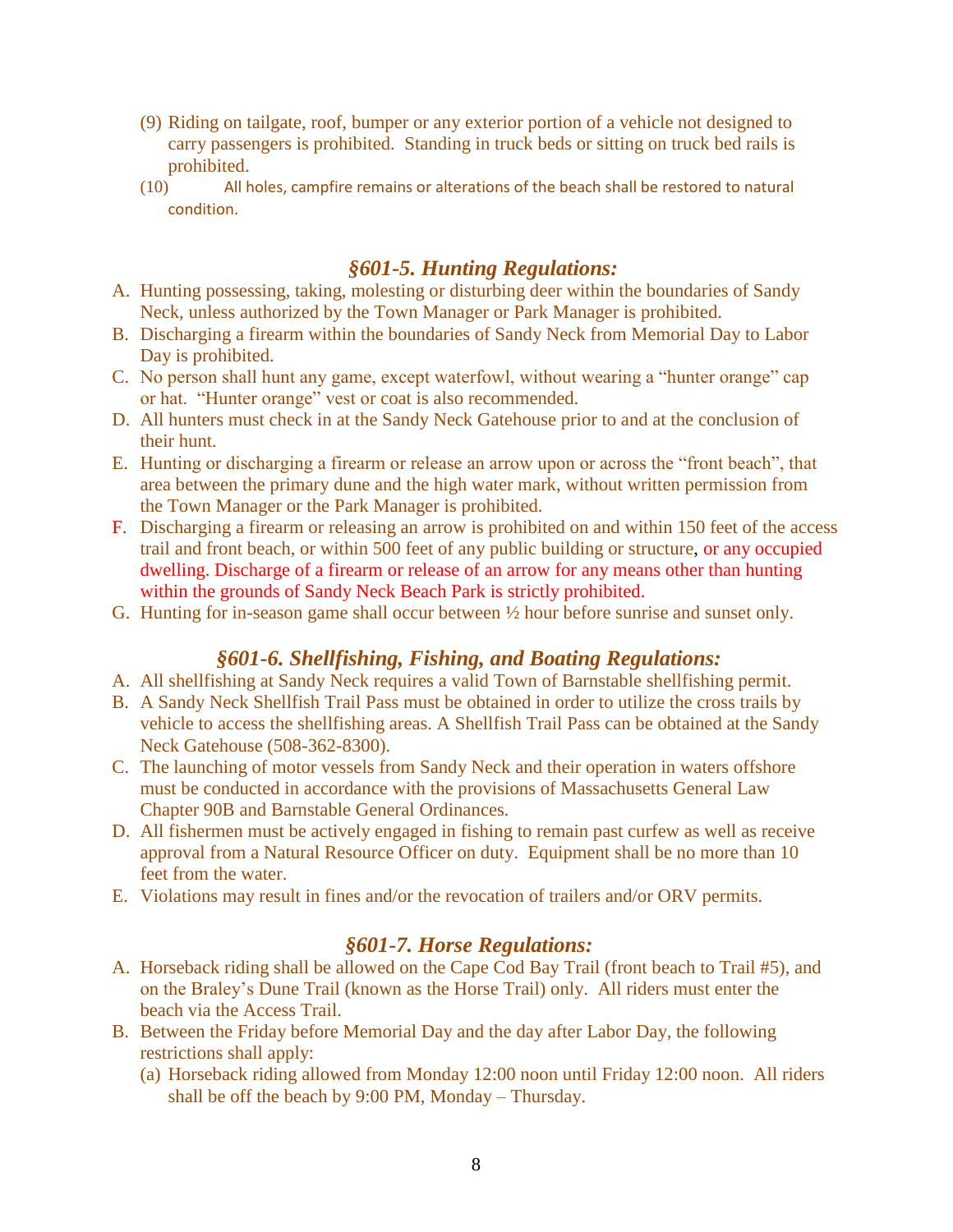- (b) Groups with more than two trailers must obtain a Special Permit from the Park Manager.
- C. All riders shall obtain a daily permit and register at the Sandy Neck Gatehouse before entering the beach.
- D. All organized trail rides of 8 or more horses must be approved by Special Permit issued by the Park Manager.
- E. All riders shall stay on trails designated for use by horses.
- F. All riders shall remove horse droppings from the parking lot
- G. Riders must maintain 100' buffer between the horses and all bathers.
- H. All riders must wear an ASTM/SEI approved horseback riding helmet.
- I. Note: It is recommended that riders on the front beach after sunset wear reflective clothing.

# *§601-8. Obtaining an Off Road Vehicle Permit:*

- A. Off road vehicle (ORV) permits are available at the Sandy Neck Gatehouse.
- B. Vehicles leased for a minimum term of one year will be allowed to register for oversand travel. Vehicles rented or leased for shorter terms are ineligible for oversand permits.
- C. A valid registration is required in order to purchase an ORV permit (no dealer, farm, or repair plates).
- D. Proof of residency is required in order to obtain a Barnstable ORV permit. Residency can be proven by:
	- (a) Tax bill,
	- (b) Minimum one year property lease,
	- (c) Vehicle registration with a street address (PO Box is not sufficient),
	- (d) Other legal documents such as a deed or will (this does not include utility bills, excise tax bills, etc.).
	- (e) College students may provide a tuition bill with a Barnstable address.
- E. Barnstable residents wishing to obtain an ORV permit must have their vehicle registered in their name (or the name of a person residing at the same address) unless:
	- (a) They have written permission to use a company vehicle.
	- (b) Proof of ownership of the company on the vehicle registration.
	- (c) A minimum one year vehicle lease agreement.
	- (d) The resident's permit has been revoked.
- F. All ORV permits (issued by the Sandy Neck Gatehouse) and Resident Parking permits (issued by the Barnstable Recreation Division and the Town of Sandwich) are not valid unless they are permanently affixed to the lower left hand corner of the vehicle's windshield and the license plate number on the vehicle matches the permit (except for authorized laminated permits). The protective sheet must be removed from the adhering side of the sticker and the permit must be adhered to the windshield of the vehicle.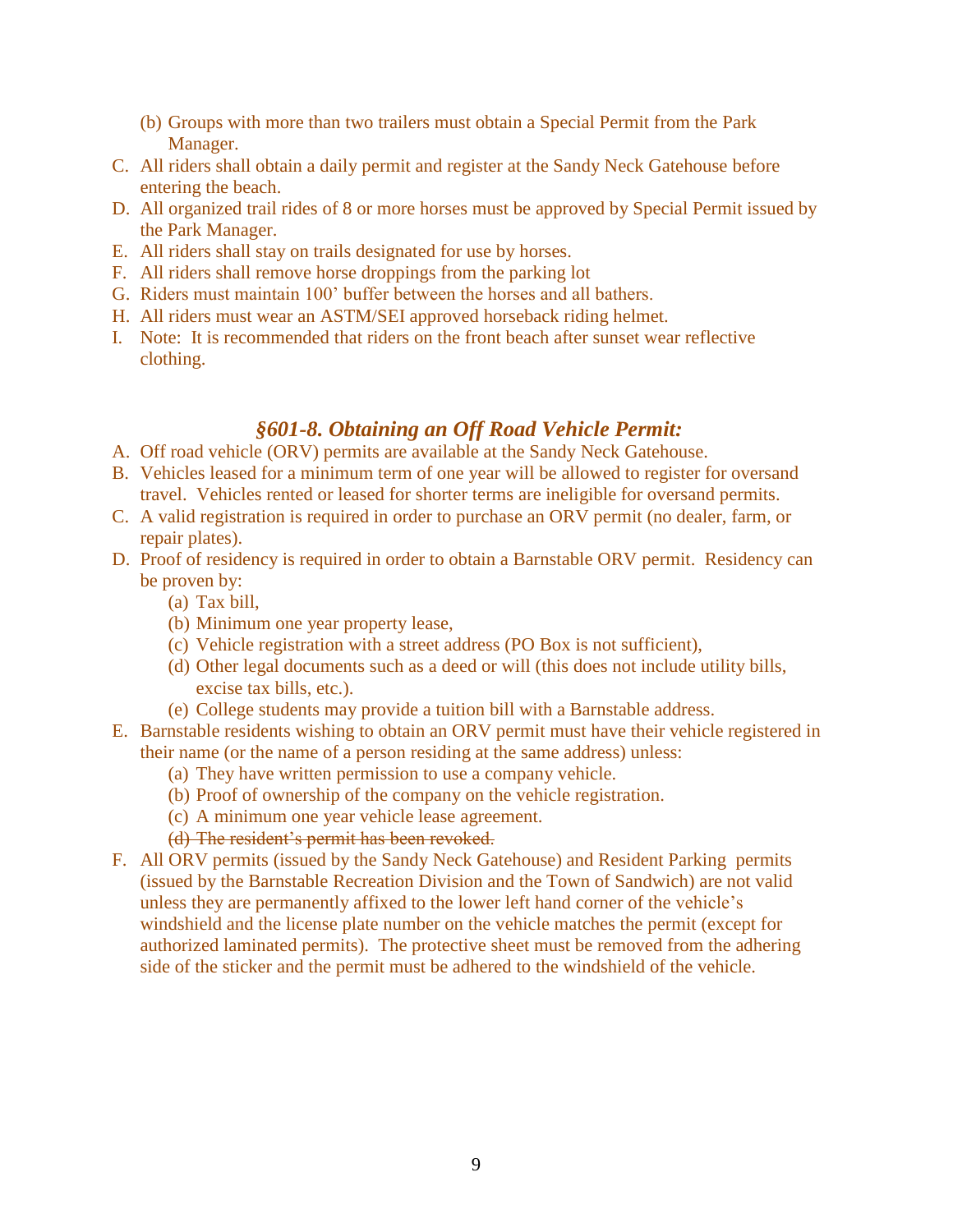## *§601-9. Enforcement:*

- A. In addition to Sandy Neck Beach Park Regulations, all applicable Town of Barnstable Ordinances and Massachusetts General Laws apply at Sandy Neck will be enforced.
- B. The Park Manager and Natural Resource Officers will enforce the provisions of Town Ordinances on all public lands at Sandy Neck including all parking areas, public ways, the Great Marsh and Bodfish Park.
- C. Warnings: Any person receiving two written warnings in one calendar year may have their ORV permit rights to operate a vehicle on Sandy Neck suspended or revoked. for a period of one year.
- D. Citations: Any person receiving a citation may have their ORV permit rights to operate a vehicle on Sandy Neck-suspended or revoked. permanently or suspended. for a period of up to one year. A citation issued for a hunting violation may result in the suspension of the individual to hunt.
- E. The Park Manager or his/her designee, may issue ORV permit suspensions or revocations and hunting suspensions for any violation of Massachusetts General Laws, Town Ordinances, or Sandy Neck Beach Park Regulations. Suspensions and revocations of up to five years-may also be issued for any action which jeopardizes the property or safety of another person, or for any action that causes another person to be fearful for their safety and/or their property.
- F. Abusive, inappropriate or aggressive behavior toward other beach users and/or Sandy Neck staff will result in the violator's removal from the beach for no less than 24 hours. In addition, violators may have their ORV permit suspended or revoked.
- G. The Park Manager reserves the right to suspend or revoke beach access to a dog as a result of aggressive behavior and/or due to irresponsible pet ownership.
- H. Any person who is issued a suspension or revocation notice will be provided the opportunity for a hearing with the Director of the Marine and Environmental Affairs Division. Any person desiring such a hearing must submit a written request for said hearing postmarked within five business days of the effective date of the suspension. An appeal of the Director of the Marine and Environmental Affair's decision may be filed with the Office of the Town Manager within five days of issuance of said decision.
- I. After revocation, the individual may be eligible to purchase an ORV permit in future years at the discretion of the Park Manager.
- J. The Park Manager and the Director of Marine and Environmental Affairs are authorized by the Barnstable Town Manager to issue No Trespass Orders on all public lands at Sandy Neck including all parking areas, public ways, the Great Marsh and Bodfish Park.

# *§601-10. Alcohol Policy:*

- A. Alcoholic beverages are prohibited on all public lands at Sandy Neck including all parking areas, public ways, the Great Marsh and Bodfish Park. regulation forbids the consumption of alcoholic beverages "while on, in or upon any public way or any place to which the public has a right of access as invitees or licensees…"
- B. Alcoholic beverage and consumption regulation minors forbids the possession of alcohol by minors "while on, in or upon any public way or way or any other place to which the public has a right or access as invitees or licensees…"